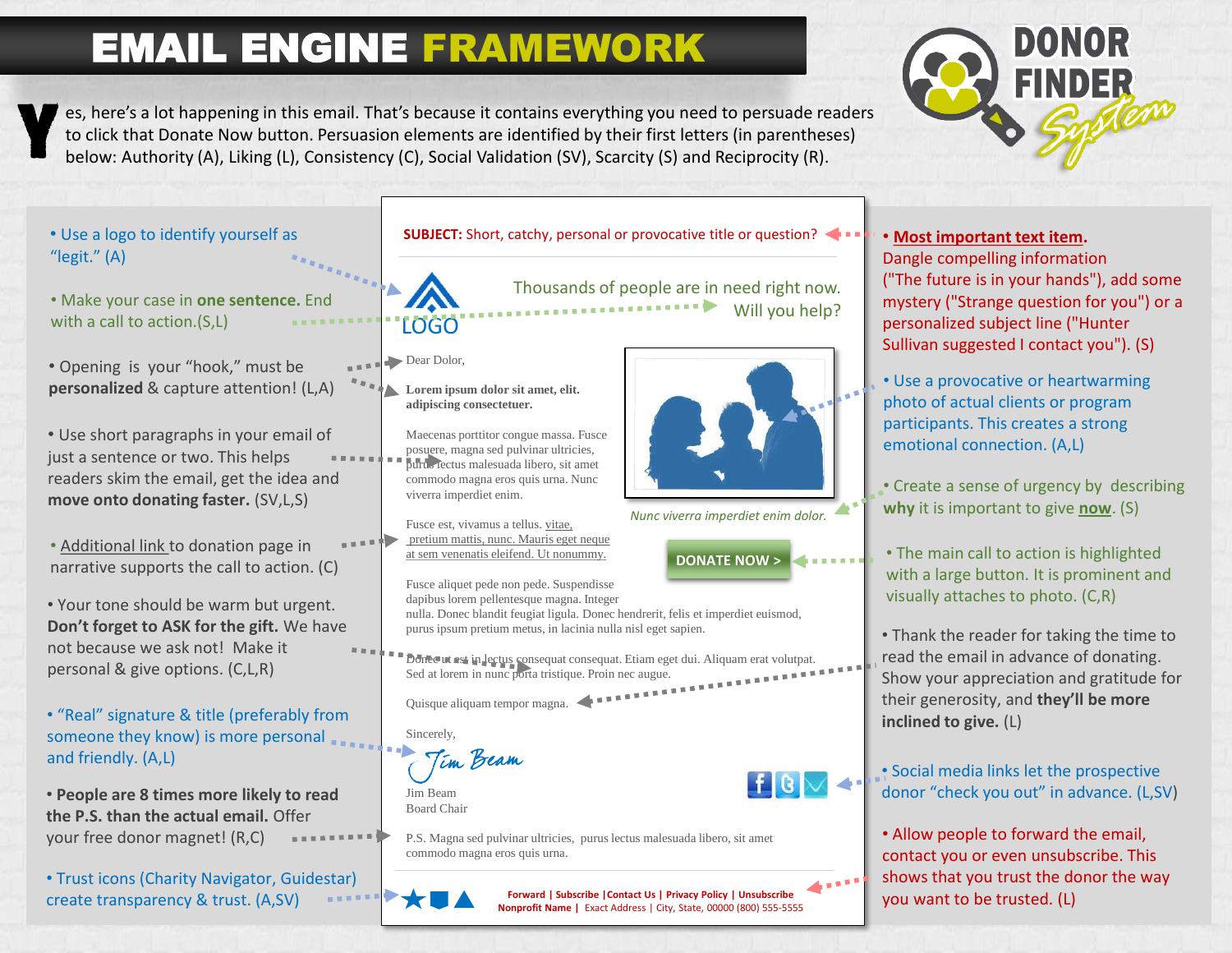### BEST EMAIL SUBJECT LINES

hese email subject lines have been proven time and time again to get high open rates. Consider how you might incorporate some of them –or better yet, your own variations - into your email cultivations, solicitations and follow-ups.



- \*Don't Open This Email\*
- The broke girl's guide to helping a charity
- What Can You Afford?
- As You Wish
- What are our clients saying?
- Where to get a drink right now
- Found your profile on Facebook
- You're missing out on …
- Not cool, dude
- DO NOT Commit This Atrocity
- 10 Tips to Gobble Over Thanksgiving
- XYZ got hacked here is what's going on
- !
- P.S. I forgot
- Steve Smith suggested I contact you
- Listen up! (awesome news inside)
- All I want is some truth
- This is it
- One quick question
- One last thing
- Uh-oh, your membership is expiring
- [Best of] The things that make me proud (Unlike my nephew, Steve)
- Happy Birthday Lindsay Surprise Inside!"
- Hey
- When journalism is a crime
- Drumroll please…
- Are you the right person?
- Be a hero like Albert!
- Be the light
- Sometime soon, I want to meet you
- You'll like this new approach
- Can you come to the president's birthday?
- [NEEDED] Warm Hearts, Warm Homes
- Think outside the (gift) box
- Double your impact
- Greetings from the sea
- How Debbie changed the world
- Risk of severe hunger (please read)
- Find out what we have planned for…
- This is WHY it works instantly!
- Please Touch Me! (Our Museum is Waiting)
- Baby Got (Feed)Back Putting the Lean in Learn
- Everyone is gay: Social media as social action
- Why your 5-year-old knows more than you do!
- Panic
- Bad Decision Time!

#### **TOP 5 PERSUASION WORDS:**

You | Free | Because | Instantly | New

- Your new title
- Give the gift of the ocean
- Save the rainforest. Save tigers.
- Puppy Left to Suffer with Broken Legs
- Don't Miss Out- It's Almost Over
- Be a Hero for Trees
- Can't argue with the math
- We need you to continue the fight
- Let's go! Free Download
- Today is the Day!
- Be the light
- Deadline extended!
- You made these new discoveries possible
- TODAY ONLY: All donations matched 2 to 1!
- This is huge!
- Where did you spend your Thanksgiving?
- Our gift to you this holiday season
- Go behind the scenes at XYZ
- Back up my boasting
- Me again
- Yes, this is a fundraising email
- Are You Ready?
- Life is hard for a …
- How safe is your child?
- Were we boring you?
- Threatened and scared, she turned to an angel
- Steve, where are you?
- Which option do you prefer?
- Could this be possible?